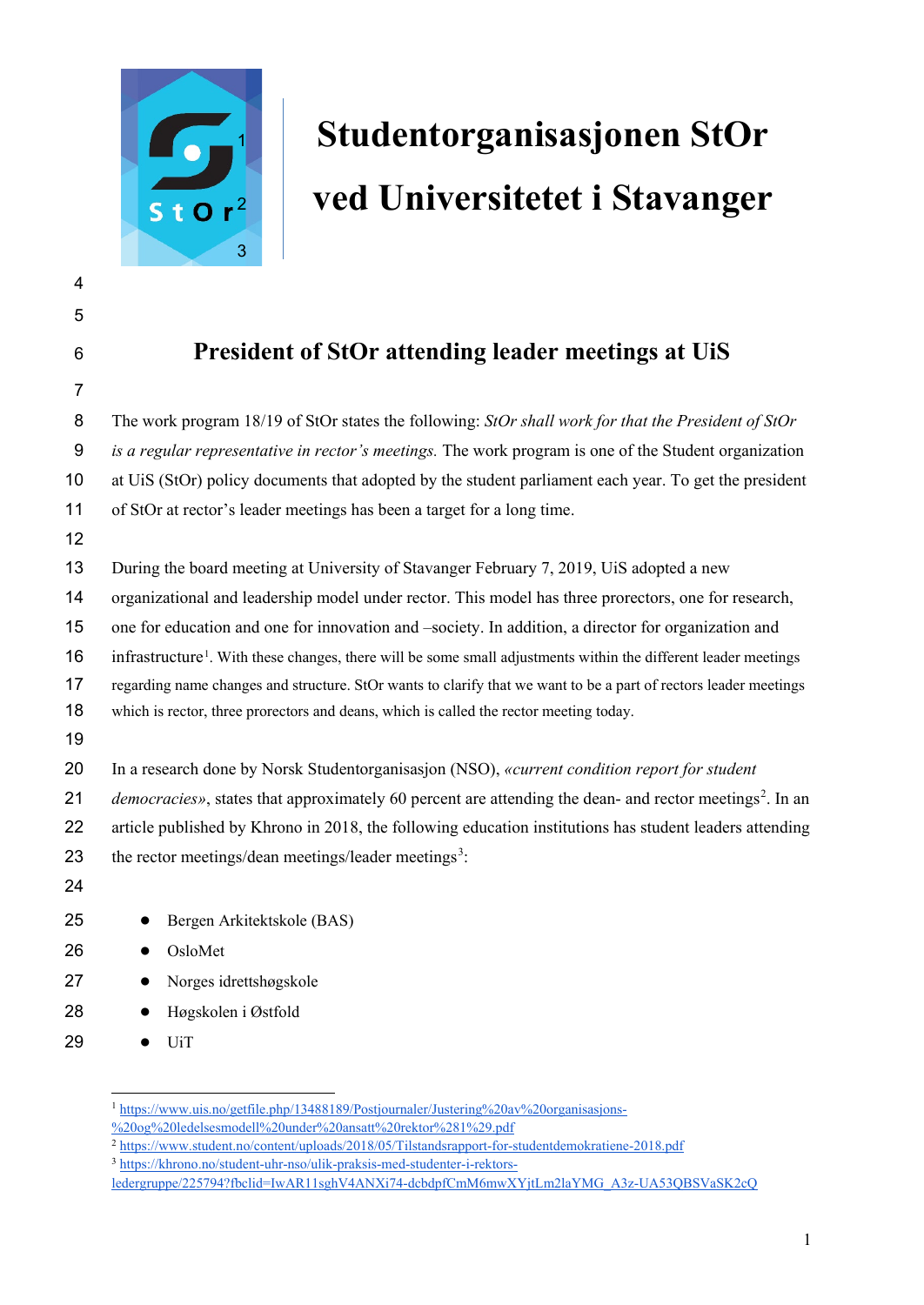<span id="page-1-0"></span>

| 30 | Dronning Mauds Minne<br>$\bullet$                                                                                                                                       |
|----|-------------------------------------------------------------------------------------------------------------------------------------------------------------------------|
| 31 | <b>NTNU</b><br>$\bullet$                                                                                                                                                |
| 32 | Universitetet i Agder<br>$\bullet$                                                                                                                                      |
| 33 | <b>NMBU</b><br>$\bullet$                                                                                                                                                |
| 34 | Norges handelshøyskole                                                                                                                                                  |
| 35 |                                                                                                                                                                         |
| 36 | When talking to other student organizations in the country, that are members of NSO, the institution                                                                    |
| 37 | HINN (Høgskolen på Innlandet) is also a regular member of the leader meetings. That results into 11                                                                     |
| 38 | education institutions who has student leaders as a regular member across the country. Rector at                                                                        |
| 39 | NMBU and leader of Universitets- og Høgskolerådet (UHR), Mari Sundli Tveit, stated the following                                                                        |
| 40 | about student participation in rectors leader meetings:                                                                                                                 |
| 41 |                                                                                                                                                                         |
| 42 | "It is of great value for me as a rector to have the student leader in rector's leader group, and this                                                                  |
| 43 | has had a great impact in my years as a part of the management at NMBU. The student voice is                                                                            |
| 44 | important and my experience is that the student leaders are very qualified and reflected members of                                                                     |
| 45 | the leader group <sup>4</sup> ."                                                                                                                                        |
| 46 |                                                                                                                                                                         |
| 47 | According to the Universitet og -Høgskole law, students are represented in all decision-making                                                                          |
| 48 | bodies at UiS, but not represented in rector's leader meetings. The leader meetings are not a                                                                           |
| 49 | determining body, but a counselling body where questions are discussed, common knowledge                                                                                |
| 50 | exchanged and strategic questions raised and debated. Even though the leader meetings is not a                                                                          |
| 51 | decision-making body, the experience is that when the decision will be made, the cases have already                                                                     |
| 52 | been debated at these meetings. StOr is aware of that sensitive cases may occur, but student leaders                                                                    |
| 53 | are expected to have the same responsibility as other members of the leader group. That is regarding                                                                    |
| 54 | cases with personal information and confidentiality. It is also important to consider the student leader                                                                |
| 55 | as an equal member of the leader group among the other members. NSO writes in their current                                                                             |
| 56 | condition report, that when a student democracy is working well, have good funding and is a part of                                                                     |
| 57 | the institutions work as a part of the collegium, and not as the «student representative» as a tag, both                                                                |
| 58 | parties will benefit.                                                                                                                                                   |
| 59 |                                                                                                                                                                         |
| 60 | To ensure that discussions and decisions are made on an informed basis, it is therefore stupid not to                                                                   |
| 61 | involve students in the process. By having the student leader in the leader meetings of the rector, it                                                                  |
| 62 | contributes to a safety net in order to be able to capture various misunderstandings, and as a driving                                                                  |
| 63 | force and contributor on the same basis as the other members of the meetings. The students'                                                                             |
|    | 4 http://blogg.nmbu.no/marisundlitveit/2017/05/23/hvordan-star-det-til-med-<br>studentdemokratiet/?fbclid=IwAR3RE0bI GBcxVdLpTaeSRT2b9iI380zNHjR0MoFxS0HUtHLy-bzFFkZVCY |